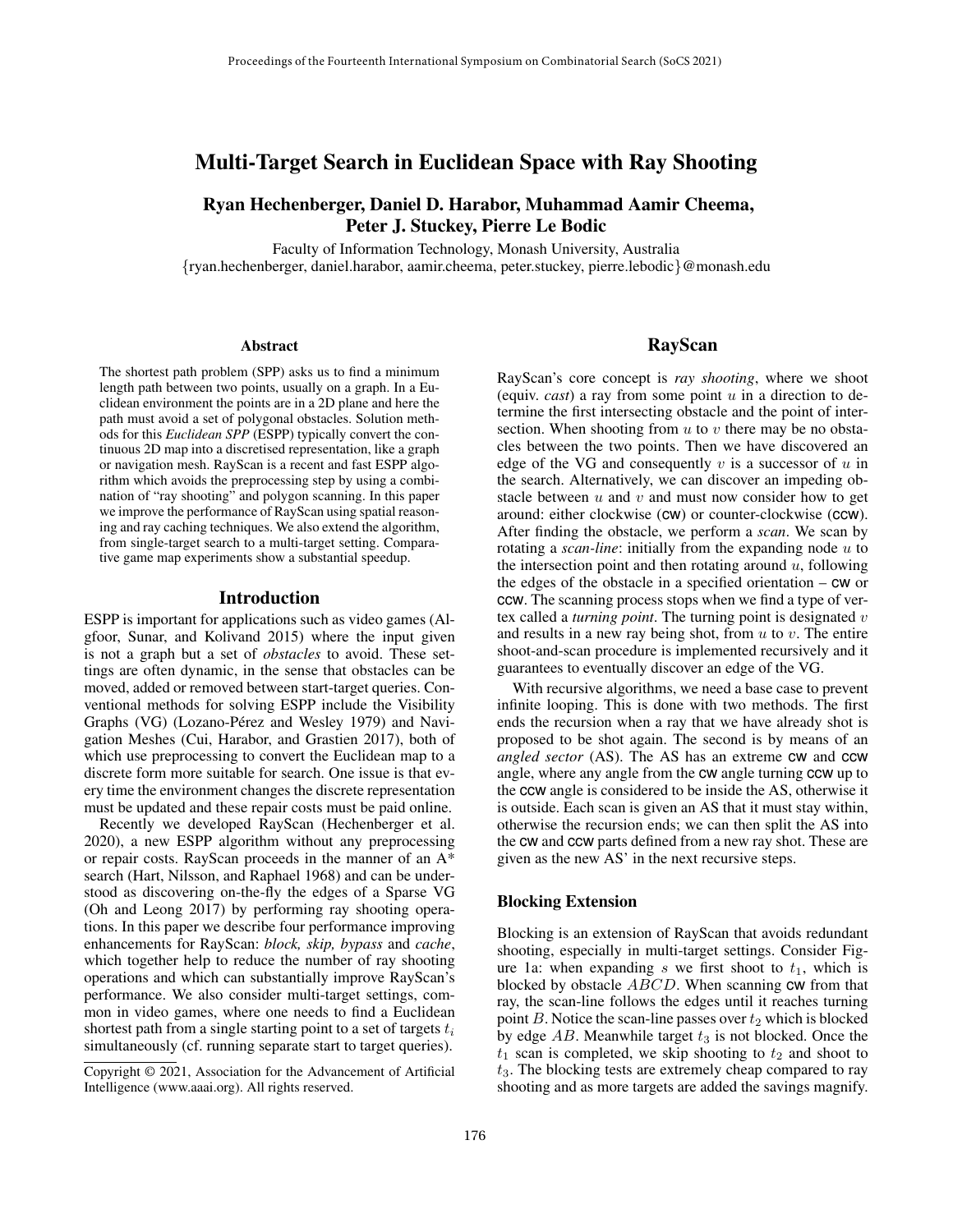

Figure 1: Auxiliary diagrams

### Skip Extension

The skip extension avoids shooting to a vertex whose path length is worse than we already discovered. When expanding  $u$ , we consider turning point  $v$ . Normally we shoot a ray from  $u$  to  $v$  and continue. However if the  $g$  value of  $u$  plus distance from  $u$  to  $v$  is greater than the  $g$  value of  $v$  then  $uv$ cannot belong to any optimal path. Skip will avoid shooting the uv ray by trying to *scan-past* the turning point v by continuing the scan, ignoring the orientation of the scan line until that line passes the  $uv$  ray, in which case we skip shooting that ray and continue to the next turning point.

Take Figure 1b for example, where expanding  $u$ , our scan ccw goes from I to turning point a. Path  $s - u - a$  is longer than  $s - x - a$ , thus we do not need to consider edge ua, and will attempt to skip the ray shot by continuing the scan, ignoring the ccw orientation requirements. Since this scan does succeed at passing the  $ua$  ray when it passes point  $J$ , the skip succeeds and we continue to find turning point b. If we were unable to skip a turning point, we will resort to shooting a ray and progress to the next scan(s).

### Bypass Extension

The bypass extension avoids shooting rays from expanding vertex  $u$  to vertex  $v$  in cases where  $v$  leads to a dead end. We explain by example with Figure 1c. Let  $u = E$  and  $v = C$ . We consider  $C$  for bypass by attempting to scan-past  $C$ ; in this case passing the  $EC$  ray at point X. Being able to scanpast  $C$  is the first requirement of bypass. The second is that the scan-past *must* stay within the scan's AS. The third is dependent on the target's location: if the scan-past scan-line intersects the target then we cannot bypass, if it does not then the third condition is met. For this example, if  $t_1$  is our target, then the scan-line intersects  $t_1$  and we cannot bypass  $C$ . Meanwhile if  $t_2$  is our target then bypass is possible; we avoid a ray shot from  $C$  and continue scanning from  $X$ .

This leads to the possibility of considering the same vertex twice, where first we bypass but second time we do not. For example, let  $t = t_3$ ,  $u = F$  and  $v = H$ , the first time reaching  $H$  is by a  $cw$  scan from  $FH$ . Here bypass succeeds and we find turning point  $J$ , leading into a ccw scan from ray  $FJ$  to find turning point K, followed by a  $cw$  scan from ray  $FK$  to again find  $H$ . This time when considering  $H$  for bypass the scan-past will leave the AS and thus fail. In this case we shoot  $FH$  and generate  $v = H$  as a successor.

| Single Target $(\mu s)$ |     |      |                | <b>Multi Target</b> (ms) |       |                |
|-------------------------|-----|------|----------------|--------------------------|-------|----------------|
| <b>Algs</b>             | S1  | S2   | S <sub>3</sub> | <b>Algs</b>              | M1    | M <sub>2</sub> |
| R                       | 400 | 2548 | 2689           | R                        | 18.83 | 321            |
| RB                      | 388 | 2492 | 2627           | RB                       | 16.02 | 99.42          |
| RS                      | 375 | 2392 | 2090           |                          |       |                |
| RP                      | 262 | 1638 | 1859           |                          |       |                |
| $R+$                    | 248 | 1560 | 1395           |                          |       |                |
| RC                      | 150 | 736  | 683            | <b>RC</b>                | 8.53  | 235.1          |
| $R+C$                   | 132 | 723  | 625            | <b>RBC</b>               | 5.634 | 48.56          |

Table 1: Average runtime comparison of extensions for Starcraft 2 maps; S1 Aftershock; S2 Aurora; S3 ArcticStation; M1 Aurora (5,20,50 targets); M2 Aurora (500,1000,2000 targets); Algs lists extensions: R RayScan; B blocking; S skip; P bypass; R+ RBSP; C ray caching

### Caching Extension

Caching is an extension that aims to speed up ray shooting by storing the results of previously shot rays (excluding rays from the start or to the target). The cache works by exploiting the fact that the search space of previous queries often overlap with the search space of the current query. Implementing the cache requires additional memory and its contents are invalidated each time the environment changes.

#### Results

Table 1 shows an ablation study of our extension methods (source code<sup>1</sup>). We experiment on maps from the well known StarCraft benchmark set (Sturtevant 2012). We see the Blocking extension has large speedups for multi-target queries. Skip and Bypass help, while Caching has the most significant impact. In experiment M2 blocking helps more than caching as most rays shot are towards targets and therefore not in the cache. Our full paper (Hechenberger et al. 2021) has more details and experiments and includes comparisons with leading mesh-based planners.

## Acknowledgements

This work is supported by the Australian Research Council (ARC) under grant numbers DP190100013, DP200100025 and FT180100140 as well as a gift from Amazon.

<sup>1</sup> https://bitbucket.org/ryanhech/rayscan/